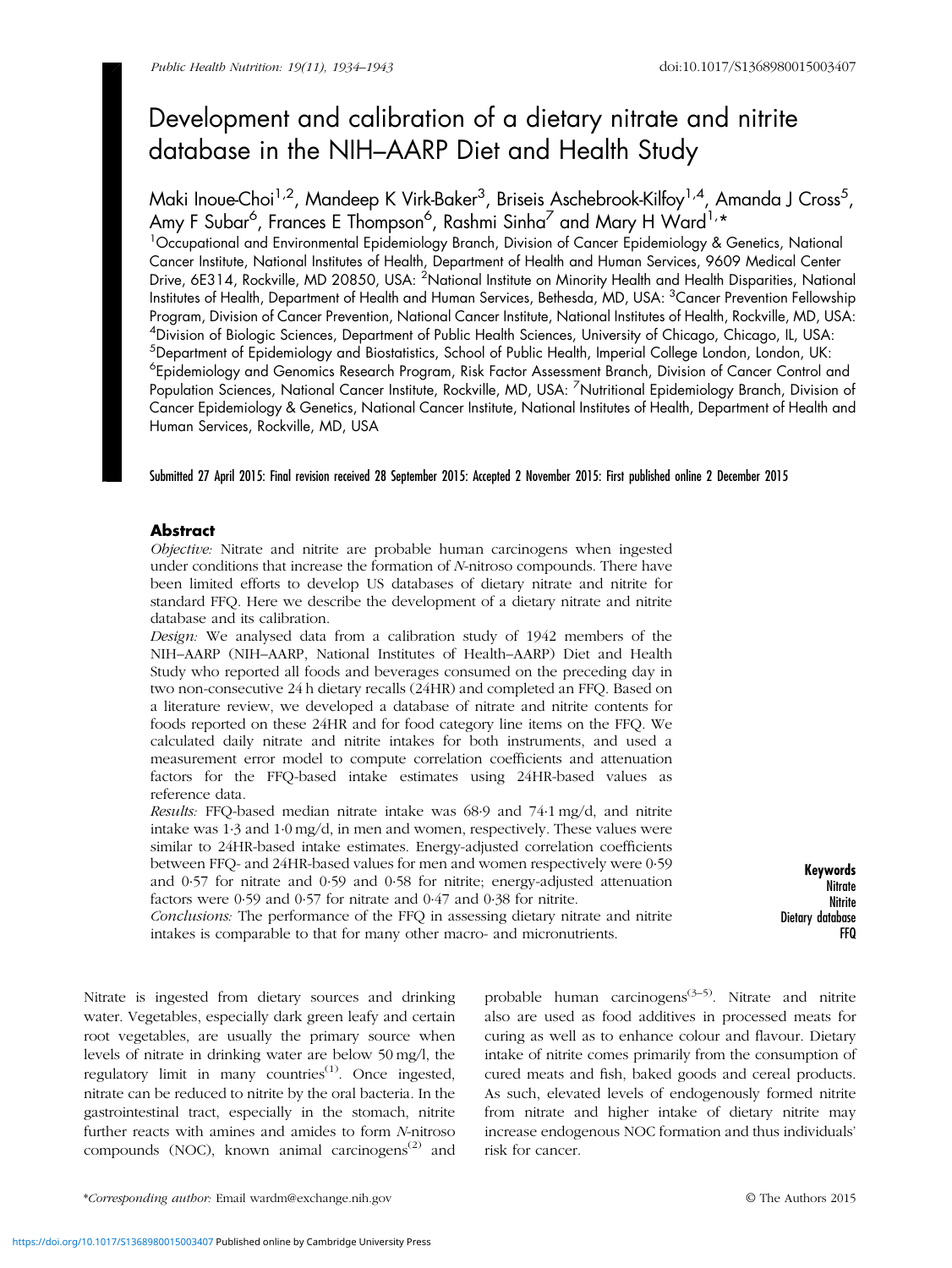Vegetables contain nutrients that can inhibit endogenous nitrosation, such as vitamin C and polyphenols. Although nitrate from both vegetables and drinking water undergoes reduction to nitrite in the body, nitrate from vegetables probably results in less endogenous NOC formation because of the presence of inhibitors of nitrosation<sup>[\(6](#page-8-0))</sup>. Higher nitrite intake from processed meats has been shown to result in elevated NOC formation in animal studies $(4,7)$ . The combination of higher intake of nitrate with an amine source and low intake of vitamin C has been shown to increase the endogenous formation of NOC in human biomonitoring studies[\(5,8,9](#page-8-0)). However, to date, only a limited number of prospective cohort studies have evaluated overall dietary nitrate and nitrite intakes $(10-17)$  $(10-17)$  $(10-17)$  or nitrite intake from animal foods or processed meats<sup> $(14,15,18-22)$  $(14,15,18-22)$  $(14,15,18-22)$  $(14,15,18-22)$ </sup> in relation to risk of various cancers, and results are inconclusive.

An extensive body of literature exists on nitrate and nitrite contents in foods and several large databases have been developed for European epidemiological studies in the UK, France, the Netherlands and Spain<sup> $(23-26)$  $(23-26)$  $(23-26)$ </sup>. To date, there have been limited efforts to develop US databases of nitrate and nitrite contents in foods and by extension for  $FFQ^{(27-29)}$  $FFQ^{(27-29)}$  $FFQ^{(27-29)}$  $FFQ^{(27-29)}$  $FFQ^{(27-29)}$ . Here, we describe a dietary nitrate and nitrite database developed for an early version of the National Cancer Institute (NCI) Diet History Questionnaire (DHQ), which was used to assess dietary and supplement intakes in the NIH–AARP (National Institutes of Health–AARP) Diet and Health Study. We analysed data from a calibration study to evaluate the performance of the DHQ for estimated nitrate and nitrite intakes using intakes from 24 h dietary recalls (24HR) as reference data.

#### Methods

#### The NIH–AARP Diet and Health Study

From 1995 through 1996, a baseline questionnaire was mailed to 3·5 million current AARP members aged 50–71 years residing in California, Florida, Pennsylvania, New Jersey, North Carolina and Louisiana, or two metropolitan areas (Atlanta, Georgia and Detroit, Michigan)<sup>[\(30\)](#page-9-0)</sup>. Usual dietary intake and use of dietary supplements were assessed with the NCI DHQ (described below). Among 567 169 persons who had a satisfactory baseline questionnaire, we excluded 76 975 individuals as described previously<sup>([30,31](#page-9-0))</sup>. Major reasons for exclusion included prior diagnosis of cancer (except for non-melanoma skin cancer;  $n$  51 193), questionnaires completed by proxies  $(n 15760)$  and extreme values for total energy intake (beyond twice the interquartile range of Box–Cox log-transformed intake; total  $n$  4382). The final cohort for assessment of dietary nitrate and nitrite intakes included 490 194 participants (292 125 men, 198 069 women).

#### Dietary intake data collection

Dietary intake during the previous 12 months was assessed at baseline using an early version of the NCI DHQ, an FFQ including the frequency of consumption and corresponding portion sizes of 124 food items. The food items, portion sizes, nutrient database and pyramid food servings database were constructed using methods developed by Subar et  $al^{(32)}$  $al^{(32)}$  $al^{(32)}$  with national dietary data from the US Department of Agriculture's 1994–1996 Continuing Survey of Food Intakes by Individuals  $(CSFII)^{(33)}$  $(CSFII)^{(33)}$  $(CSFII)^{(33)}$ . Participants were queried about their frequency of intake in ten categories ranging from 'never' to ' $\geq$  2 times per day' for foods and from 'never' to ' $\geq$ 6 times per day' for beverages. Each food item was accompanied by three portion size categories established based on sex- and age group-specific portion sizes from the CSFII<sup>([32](#page-9-0))</sup>. Use of selected dietary supplements was also assessed.

The performance of the NCI DHQ in the NIH–AARP Diet and Health Study population was previously evaluated for major macro- and micronutrients<sup> $(34)$  $(34)$  $(34)$ </sup>. Energy-adjusted correlations between FFQ- and 24HR-based intake estimates ranged from 0·40 (vitamin E) to 0·76 (saturated fat) and from  $0.36$  (vitamin E) to  $0.70$  (vitamin B<sub>6</sub>) among men and women, respectively. Energy-adjusted attenuation factors ranged from 0·26 (protein) to 0·68 (saturated fat) and from 0.24 (vitamin E) to 0.62 (vitamin  $B_6$ ) among men and women, respectively.

# Estimation of nitrate and nitrite concentrations in foods

We estimated the nitrate and nitrite contents of the food groups asked on the NCI DHQ based on a literature review of published studies and reports. We used twenty-six studies or reports published between 1967 and 2008([1](#page-8-0),[23,25,26,](#page-8-0)[35](#page-9-0)–[56](#page-9-0)) (see online supplementary material, Table S1). This range of publication years was chosen based on the time frame of our dietary intake assessment, particularly because the allowed levels of added nitrate and nitrite in processed meats have changed in past decades. First, we included studies with published values for nitrate or nitrite focusing on food products in the USA and Canada because nitrate and nitrite levels in some foods (e.g. processed meats, cheeses) can vary internationally<sup> $(56,57)$  $(56,57)$  $(56,57)$  $(56,57)$ </sup>. Nitrate and nitrite levels for most commonly consumed food items were identified in literature in the USA or Canada. However, because of limited US or Canadian data on nitrate and nitrite values for some other food items, many of which were ingredients included in recipes for mixed dishes, we expanded our literature search to studies performed in other countries. Information regarding cooking method, number of samples analysed, ranges of values, means and standard deviations was abstracted, if available. If multiple studies were available for a particular food/cooking method combination, we calculated the average nitrate or nitrite level, weighted by the number of samples analysed in each study. For vegetable items specified as cooked in the FFQ where only a raw value was available in the literature, the changes in nitrate through cooking were estimated because the process of cooking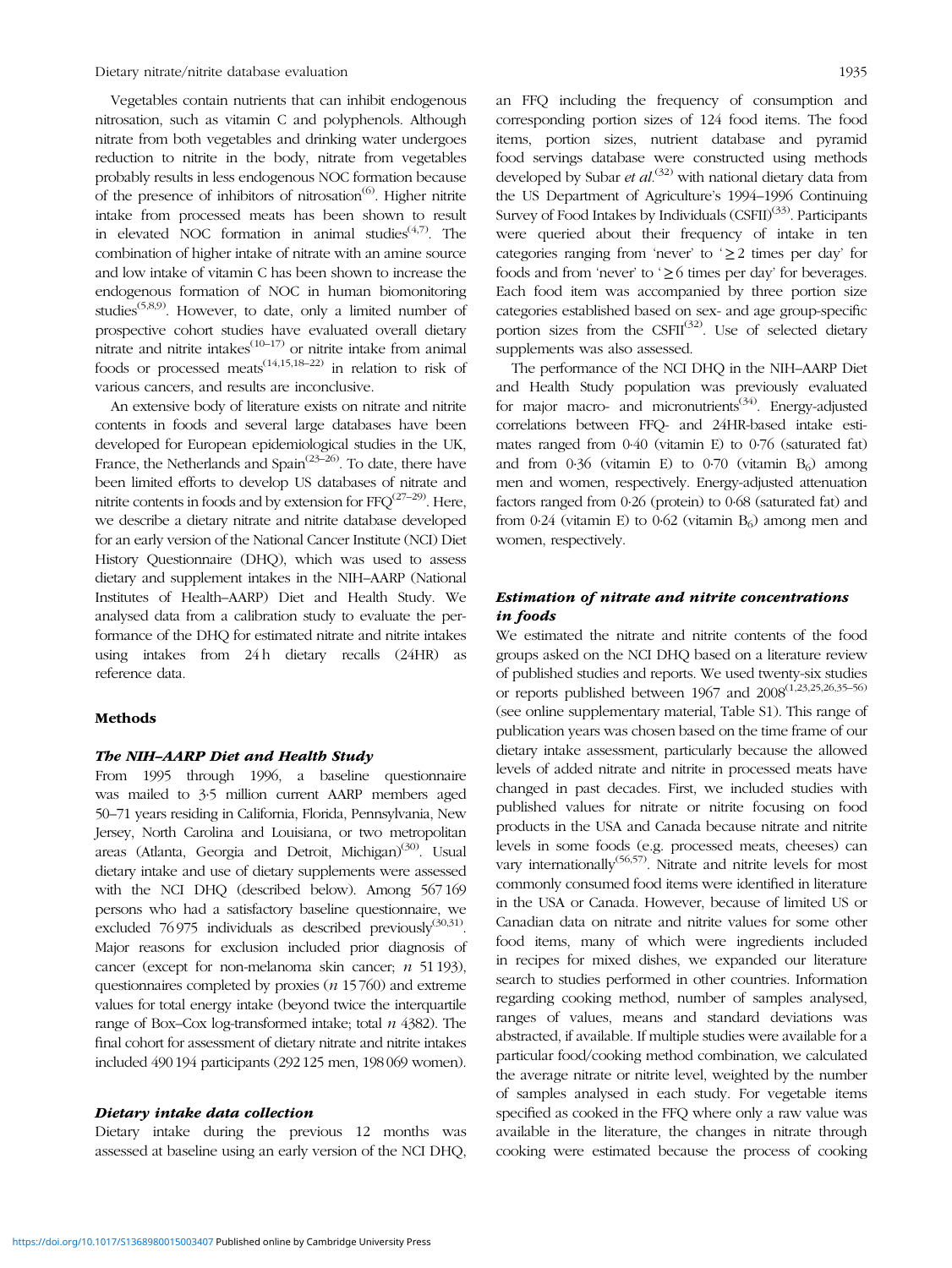typically lowers nitrate concentrations. For example, at least 50 % of nitrate in vegetables can be removed by cooking in water<sup>[\(58](#page-9-0))</sup>.

Nitrate and nitrite composition of each FFQ line item (e.g. tomatoes) was computed by weighting the food-specific values by age group- and sex-specific intake amounts found in the CSFII and summing over all foods defined in the FFQ line item. For example, we used composition estimates for raw, canned and cooked tomatoes to derive a weighted composition estimate for the FFQ line item 'tomato'. Nitrate and nitrite values were assigned to FFQ mixed dish food items (e.g. vegetable soup, beef stew, chicken pot pie, various salads, sandwiches, meatloaf) using standardized recipes. The values assigned to these mixed dishes were a weighted average of the nitrate and nitrite contents of the foods in the recipe. For a few mixed dishes, values for a food in the recipe were not available in the literature (e.g. water chestnut) and we substituted a value for a food we thought might have similar nitrate and nitrite levels (e.g. white potato).

# Dietary nitrate and nitrite intakes in the NIH–AARP Diet and Health Study

For each cohort participant, daily intake estimates of nitrate and nitrite were calculated by multiplying the nitrate and nitrite composition of each FFQ food item by the reported frequency of consumption and portion size, and summing values across all food items. The average daily intake level was calculated for the entire cohort overall and for men and women separately. Nitrate and nitrite intakes from plant, animal and processed meat sources were computed separately. The percentage contribution of each FFQ food item to total daily nitrate and nitrite intakes was also calculated.

# Measurement of nitrate and nitrite in processed meat products

We used a database of nitrate and nitrite amounts that was previously developed for ten types of processed meat representing 90 % of the processed meats consumed in the USA, according to the CSFII 1994–1996<sup>[\(59,60](#page-9-0))</sup>, to evaluate whether our daily intake estimates of nitrate and nitrite from processed meats based on a literature review are comparable to intake estimates based on the measurement-based database for processed meat products. For each of ten meat types, we measured the nitrate, nitrite and multiple NOC composition from composites prepared from major brand name meats that were available from grocery stores in the Blacksburg, Virginia area in 2004. If major brand name products were not available, a local/regional or store brand product was substituted. We computed nitrate and nitrite intake estimates from processed meat based on these measured nitrate and nitrite amounts multiplied by reported daily intakes in the FFQ in the calibration study population. As previously described, NOC were not detected in any processed meats<sup>([59](#page-9-0))</sup>.

## Calibration study

A calibration study for dietary nitrate and nitrite intake estimates from the FFQ was conducted in the subset of cohort members previously described in the calibration analyses of macro- and micronutrients<sup> $(34)$  $(34)$  $(34)$ </sup>. Briefly, from 38 691 individuals who completed the baseline FFQ and were eligible for selection into the calibration study, 6150 individuals were randomly selected by a combination of fixed and random stratified sampling to ensure approximate representation by sex and to enhance minority inclusion and increase heterogeneity of dietary intakes of fat, fruits and vegetables, fibre and red meat. Participants with extreme intakes (10% in each of the lowest and highest intake categories) on any of these four dietary variables were sampled at a higher rate than others. Telephone numbers were obtained for 3901 individuals and recruitment was attempted by telephone calls for 3647; of these, 2923 individuals were reached. After excluding 128 individuals who could not be located, had language problems or were too ill to participate, 2795 individuals were invited to participate in the calibration study and 2053 completed the first 24HR. Of these respondents, 1445 individuals also completed the second 24HR. The two 24HR were both unannounced ahead of time and well separated in time from March to September 1996, mostly within a year from the FFQ completion. In the 24HR interviews, participants were asked to report all foods and beverages consumed on the day preceding the interview. Trained interviewers used a Food Probe List containing standardized probes specific to foods in over 100 food categories. Data were coded using the Food Intake Analysis System (FIAS), version 2·3, developed at the University of Texas. The 24HR reports with extremely high values for fat, total energy, total fruit and vegetable intakes were examined, and coding errors were corrected accordingly if errors were found.

From the 2053 respondents to the first 24HR, we excluded 100 individuals who met exclusion criteria consistent with the overall baseline cohort including subsequent drop-outs  $(n 78)$ , registry-ascertained history of cancer  $(n 9)$  and deathonly reports of cancer  $(n 13)$ . As a result, 1953 individuals (987 men and 966 women) who completed the baseline FFQ and at least the first 24HR remained in the calibration study. For each day of the 24HR, we assigned food-specific nitrate and nitrite values to reported food items and computed daily nitrate and nitrite intakes by multiplying the nitrate and nitrite contents of each food item by the reported amounts of intake, and summing values across all food items. We performed an additional literature review to find nitrate and nitrite values for food items that were not included in the FFQ. Nitrate and nitrite intake averages over the two days were computed for each calibration study participant. For the sixty-three individuals who did not complete a second 24HR,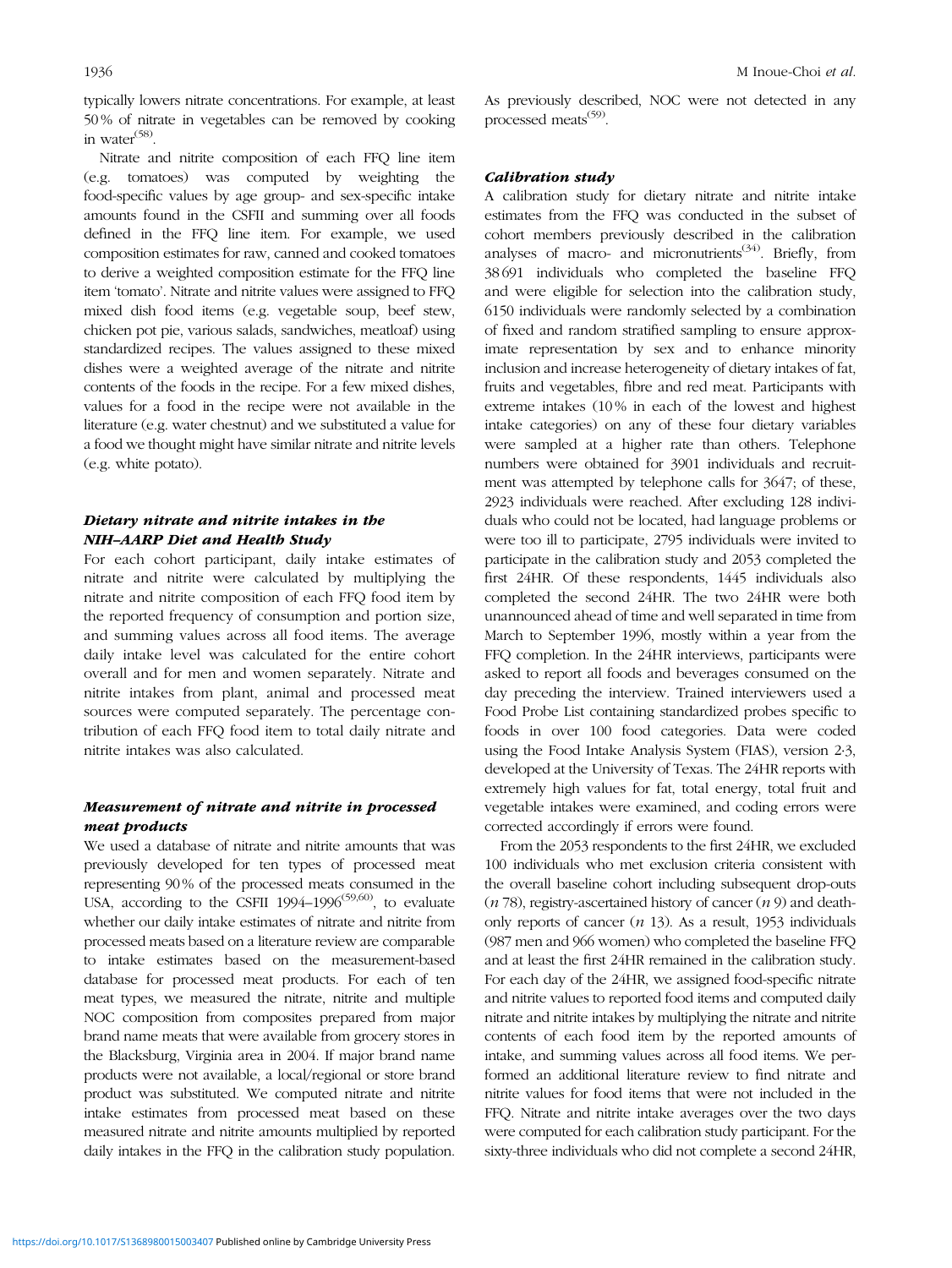only the first 24HR was used in measurement error modeling (see below).

#### Statistical analysis

We determined the average percentage contribution to nitrate and nitrite intakes from each food item for FFQ and 24HR data for men and women separately. We evaluated the performance of the FFQ by determining two parameters: the Pearson correlation coefficient  $(r_{Q,T})$  and the attenuation factor  $(\lambda_{\text{O}})$  for FFQ-reported intakes  $(\text{Q})$  using 24HR-based values  $(T)$  as the reference 'true intake'<sup>[\(34\)](#page-9-0)</sup>. We estimated the correlation and attenuation factor by fitting a measurement error model for the FFQ and 24HR measurements suggested by Kipnis et al. to all participants of the calibration study using the maximum likelihood approach<sup>([61](#page-9-0))</sup>. An assumption of this approach is that the error in the reference measure (24HR data) is independent of the true intake and independent of the error in FFQ-based data<sup>[\(61](#page-9-0))</sup>.

The correlation  $r_{\text{OT}}$  determines the extent of misclassification in the FFQ-based intake (as quantiles). The attenuation factor is a slope in the regression of true intake  $v$ . FFQ-reported intake. In a univariate model for the association between dietary exposures and risk of disease, the observed relative risk (RR) for a given change in the dietary exposure is equal to the true RR raised to power  $\lambda_{\text{O}}$ . In studies evaluating dietary exposures,  $\lambda_{\text{O}}$  is usually confined between 0 and 1, therefore attenuating a true RR (biasing a RR towards 1). An attenuation factor close to 0 indicates severe attenuation and an attenuation factor close to 1 indicates very little attenuation. For example, if  $\lambda_{\text{O}} = 0.5$ , a true RR of 2 would be observed as  $2^{0.5} = 1.41$  and if  $\lambda_{\Omega} = 0.1$  as  $2^{0.1} = 1.07$ .

Because distributions of nitrate and nitrite intakes were highly skewed, the measurement error model was fitted after excluding extreme outliers and transforming intake values to approximate normality using a transformation within the Box–Cox transformation family<sup>[\(34](#page-9-0))</sup>. Box–Cox transformation also aimed to improve 24HR-based intake as a reference instrument by making the random error more homoscedastic. After excluding outliers, 1942 individuals (984 men and 958 women) were included in the analysis. We computed correlation and attenuation factors for total nitrate and nitrite intakes and nitrite from animal and plant sources separately in unadjusted and adjusted models using the residual energy adjustment method $^{(62)}$  $^{(62)}$  $^{(62)}$ . We did not separate nitrate intake into animal and plant sources because, on average, about 94 % of dietary nitrate was derived from plant foods. We also computed correlations of estimated daily nitrate and nitrite intakes from processed meat based on a literature review with the estimates based on measured nitrate and nitrite concentrations in processed meat products.

## Results

The estimated nitrate and nitrite composition (mg/100 g food weight) in the FFQ line items are presented in the online supplementary material, Table S2. Nitrate levels ranged from 0 to 180·0 mg/100 g with the highest concentrations in certain vegetables. Raw spinach and lettuce contained the highest amounts of nitrate (180 mg/100 g and 170 mg/100 g, respectively), whereas sweets, nuts, fats and oils contained only trace amounts. Nitrite contents ranged from 0 to 7·2 mg/100 g with the highest concentrations in processed meats. FFQ food items including ham (not luncheon) and cold cuts/sausage/hot dogs had the highest nitrite concentrations (7·2 and 2·4 mg/100 g, respectively). Much smaller amounts of nitrite  $(0-0.7 \text{ mg}/100 \text{ g})$  were found in cottage cheese, fat-rich foods such as butter or margarine, and various fruit juices.

As reported previously, the calibration sub-cohort represented the overall baseline cohort with regard to selected demographic (e.g. age, race/ethnicity, educational level), lifestyle (e.g. smoking, physical activity, diet, BMI, hormone use), self-reported health status and family history of cancer<sup>[\(34](#page-9-0))</sup>. Although stratified sampling was implemented to select the calibration sub-cohort to increase heterogeneity of dietary intake distributions, the median values and distributions of the selected dietary intakes (total energy, total fat, carbohydrate, protein, and fruit and vegetables) were similar between the calibration sub-cohort and the overall cohort $(34)$  $(34)$ .

Based on FFQ data for the entire cohort, average daily nitrate intake was 85·3 mg/d (men) and 91·6 mg/d (women). Average daily nitrite intake was 1·3 mg/d (men) and 1·1 mg/d (women). Average intake of nitrate from plant sources was 79·8 mg/d (men) and 86·9 mg/d (women), representing 94–95 % of total dietary nitrate intake on average; whereas average intake of nitrite from plant sources was 0·8 mg/d (men) and 0·7 mg/d (women), representing 64–70 % of total dietary nitrite intake on average.

From the calibration study, the median and interquartile range of nitrate and nitrite intakes derived from FFQ and 24HR data are presented separately for men and women in [Table 1](#page-4-0). Overall, estimated median nitrate and nitrite intakes based on the FFQ and 24HR were similar. When comparing nitrate and nitrite intakes from the first and second 24HR, higher nitrate intake was reported in the second 24HR especially among women. Nitrite intake values (total and from animal and plant sources) were nearly identical between the two 24HR.

Based on the FFQ in the calibration study, lettuce was the top contributor to total nitrate intake in both men (32·5 %) and women (35·0 %), followed by other vegetables such as spinach and other greens (raw and cooked), broccoli, string beans and coleslaw/cabbage/ sauerkraut ([Table 2\)](#page-5-0). Other top contributors to dietary nitrate intake included potatoes (white), bananas, cantaloupe and other melons. The 24HR data showed similar food items among the top twenty contributors to dietary nitrate intake. However, certain food items that were not listed in the FFQ were among the top twenty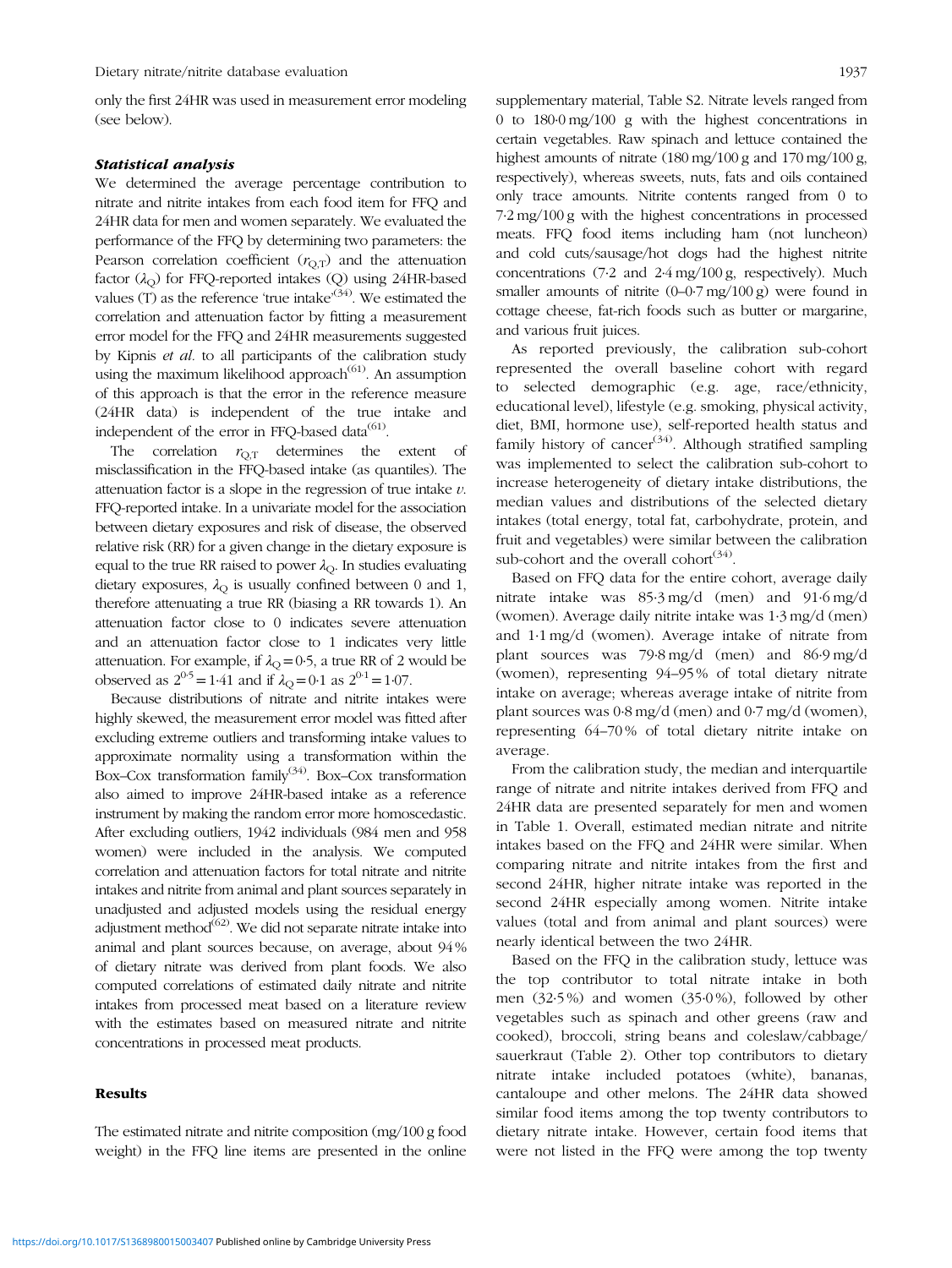|                      |            |                | 24HR  |                |        |                |
|----------------------|------------|----------------|-------|----------------|--------|----------------|
|                      | <b>FFQ</b> |                | First |                | Second |                |
|                      | Mean       | <b>IQR</b>     | Mean  | IQR            | Mean   | <b>IQR</b>     |
| Men                  |            |                |       |                |        |                |
| n                    |            | 984            |       | 984            |        | 953            |
| Nitrate (total)      | 68.9       | $42.4 - 106.8$ | 65.0  | $30.3 - 158.0$ | 68.4   | $30.6 - 168.2$ |
| Nitrite              |            |                |       |                |        |                |
| Total                | $1-3$      | $0.9 - 1.7$    | 1.4   | $0.9 - 2.0$    | 1.4    | $0.9 - 2.0$    |
| <b>Plant sources</b> | 0.8        | $0.5 - 1.1$    | 0.9   | $0.6 - 1.3$    | 0.9    | $0.6 - 1.3$    |
| Animal sources       | 0.4        | $0.3 - 0.6$    | 0.4   | $0.2 - 0.8$    | 0.4    | $0.2 - 0.7$    |
| Women                |            |                |       |                |        |                |
| n                    |            | 958            |       | 958            |        | 926            |
| Nitrate (total)      | 74.1       | $47.0 - 116.4$ | 62.4  | $23.5 - 144.2$ | 74.8   | 29.0-149.1     |
| Nitrite              |            |                |       |                |        |                |
| Total                | $1-0$      | $0.7 - 1.3$    | $1-0$ | $0.7 - 1.4$    | $1-0$  | $0.7 - 1.4$    |
| <b>Plant sources</b> | 0.7        | $0.5 - 0.9$    | 0.7   | $0.4 - 1.0$    | 0.7    | $0.4 - 1.0$    |
| Animal sources       | 0.3        | $0.2 - 0.4$    | 0.2   | $0.1 - 0.4$    | 0.2    | $0.2 - 0.4$    |

<span id="page-4-0"></span>Table 1 Estimated median and interquartile range (IQR) of daily intakes of nitrate and nitrite (mg/d) by sex for the FFQ and the 24 h dietary recalls (24HR) in the calibration sub-study: NIH–AARP Diet and Health Study, 1995–1996

NIH–AARP, National Institutes of Health–AARP.

contributors to dietary nitrate in the 24HR. These food items included avocado/guacamole (17th in men and 15th in women) and pickled vegetables/fruits (16th in men and 12th in women). Food items identified as top contributors to total nitrite intake were similar in FFQ- and 24HR-based data [\(Table 3](#page-6-0)). Based on FFQ-reported intake in the calibration study, a top contributor to nitrite in men was cold cuts (8·6 %), followed by bread, pasta, rice/grains and hot breakfast cereal. In women, similar food items were identified as top contributors to total nitrite intake. Processed meats such as ham and hot dogs were among top twenty contributors to total nitrite intake in both men and women based on both the FFQ and the 24HR. When we compared the FFQ-based nitrite intake estimate from processed meats using the database we developed from our literature review with daily intake estimates using measured values in composite samples, the two estimtes were highly correlated  $(r=0.99)$ . Nitrate intake estimates from processed meats based on our database from a literature review and based on measured values were also highly correlated  $(r=0.95)$ .

Estimated unadjusted correlation coefficients between the FFQ-reported nitrate intake and the true intake based on the 24HR were moderate both in men  $(r=0.53)$  and women  $(r=0.48;$  [Table 4\)](#page-6-0). When adjusted for energy intake, the correlations became slightly higher, especially in women  $(r=0.57)$ . Attenuation factors for dietary nitrate intake were 0·49 in men and 0·46 in women. Again, adjusting for energy intake improved attenuation factors in both men  $(r=0.59)$  and women  $(r=0.57)$ . Compared with total nitrate, lower unadjusted correlation coefficients for total nitrite intake were observed in men  $(r=0.45)$  and women  $(r=0.37)$ . However, energy-adjusted correlation coefficients for nitrite were similar to those for dietary nitrate intake  $(r=0.59$  and 0.58 for men and women, respectively). Similarly, attenuation factors for total nitrite intake improved considerably after adjusting for energy intake (0·47 in men and 0·38 in women); however, attenuation in FFQ-based nitrite intake was more severe than attenuation in FFQ-reported nitrate intake. Similar correlation and attenuation factors were observed for nitrite from animal and plant sources, both of which were slightly higher than those for total nitrite intake.

## Discussion

In the NIH–AARP Diet and Health Study, we found that total dietary nitrate intake was mostly from green leafy vegetable consumption, while total dietary nitrite intake was mostly from cold cuts and starchy foods, such as pasta and bread. Our calibration study demonstrated moderate correlations and attenuation factors for dietary nitrate and nitrite intakes assessed using the NCI DHQ compared with intake estimates based on the 24HR.

Although nitrate and nitrite have been measured in all major foods in numerous countries<sup> $(23,25,26,28)$  $(23,25,26,28)$  $(23,25,26,28)$  $(23,25,26,28)$ </sup>, limited efforts have been made to establish a dietary nitrate and nitrite database for the food supply in the USA and thus for  $FFO<sup>(27-29)</sup>$  $FFO<sup>(27-29)</sup>$  $FFO<sup>(27-29)</sup>$  $FFO<sup>(27-29)</sup>$  $FFO<sup>(27-29)</sup>$ . No dietary nitrate and nitrite database was available for the FFQ used to assess dietary intake in the NIH–AARP Diet and Health cohort study. Therefore, we compiled, selected and weighted the reported literature values for foods relevant to the NCI DHQ to generate an estimate for each food item. In order to evaluate FFQbased intake estimates, we also assigned composition values to the foods reported in 24HR in the NIH–AARP calibration study. Average total daily intake of nitrite (1·2 mg/d) based on FFQ data among our total cohort participants was consistent with values reported in other US studies  $(0.9-1.4 \text{ mg/d})^{(16,17,63)}$  $(0.9-1.4 \text{ mg/d})^{(16,17,63)}$  $(0.9-1.4 \text{ mg/d})^{(16,17,63)}$  $(0.9-1.4 \text{ mg/d})^{(16,17,63)}$ . Average nitrate intake in the whole cohort was somewhat lower than previously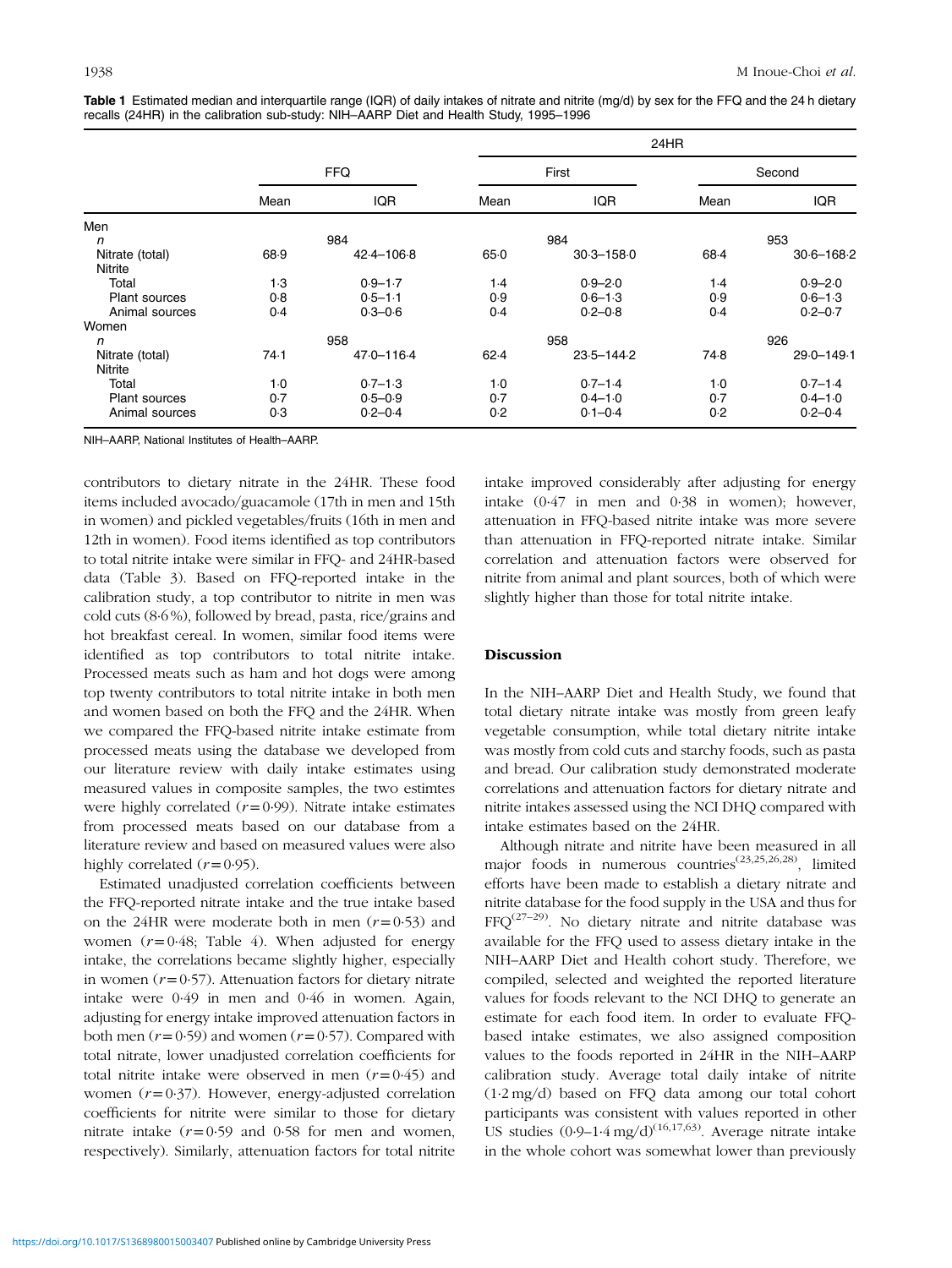<span id="page-5-0"></span>Table 2 Top twenty food items contributing to total dietary nitrate intake from the FFQ and 24 h dietary recalls (24HR) by sex in the calibration sub-study: NIH–AARP Diet and Health Study, 1995–1996

|       | <b>FFQ</b>                  |        |                   | 24HR                        |       |                   |
|-------|-----------------------------|--------|-------------------|-----------------------------|-------|-------------------|
|       |                             | mg/d   | % of daily intake |                             | mg/d  | % of daily intake |
| Men   |                             |        |                   |                             |       |                   |
| 1.    | Lettuce                     | 27.4   | 32.5              | Lettuce                     | 43.7  | 37.2              |
| 2.    | Cooked spinach/greens       | 8.8    | 10.5              | Other vegetables*           | 14.8  | 12.6              |
| 3.    | String beans                | $3-6$  | 4.3               | Other melon                 | $5-1$ | 4.3               |
| 4.    | <b>Broccoli</b>             | 3.5    | 4.2               | Potatoes, white             | 4.2   | $3-6$             |
| 5.    | Potatoes, white             | 3.4    | 4.0               | Coleslaw/cabbage/sauerkraut | 4.1   | 3.5               |
| 6.    | <b>Bananas</b>              | 3.2    | $3-7$             | Cantaloupe                  | 4.0   | $3-4$             |
| 7.    | Raw spinach/greens          | 2.9    | 3.4               | Cooked spinach/greens       | 3.2   | 2.7               |
| 8.    | Coleslaw/cabbage/sauerkraut | 2.7    | 3.2               | <b>Bananas</b>              | 2.6   | 2.2               |
| 9.    | Vegetable medleys           | 2.3    | 2.8               | Vegetable mixtures          | 2.5   | 2.1               |
| 10.   | Other melon                 | 2.3    | 2.7               | <b>Broccoli</b>             | 2.3   | 1.9               |
| 11.   | Cantaloupe                  | 2.0    | 2.4               | String beans                | 1.7   | 1.4               |
| 12.   | Tomatoes                    | 1.2    | 1.4               | Vegetable medleys           | 1.6   | 1.4               |
| 13.   | Carrots                     | 1.1    | 1.3               | Soups, with vegetables      | 1.5   | 1.3               |
| 14.   | Coffee                      | 1.1    | 1.3               | Potatoes, fried             | 1.4   | 1.2               |
| 15.   | Tomato/vegetable juice      | 0.9    | 1.1               | Tomatoes                    | 1.3   | $1-1$             |
| 16.   | Tomato sauces, with meat    | 0.9    | 1.1               | Pickled vegetables/fruits   | 1.3   | 1.1               |
| 17.   | <b>Bread</b>                | 0.9    | $1-1$             | Avocado, guacamole          | 1.2   | $1-0$             |
| 18.   | Potatoes, fried             | 0.8    | $1-0$             | Pasta                       | 1.1   | 0.9               |
| 19.   | Soups, with vegetables      | 0.8    | 0.9               | Raw spinach/greens          | $1-0$ | 0.9               |
| 20.   | Peppers                     | 0.8    | 0.9               | <b>Bread</b>                | $1-0$ | 0.8               |
| Women |                             |        |                   |                             |       |                   |
| 1.    | Lettuce                     | 32.1   | 35.0              | Lettuce                     | 37.6  | 37.1              |
| 2.    | Cooked spinach/greens       | $10-4$ | 11.4              | Other vegetables*           | 13.7  | 13.5              |
| 3.    | <b>Broccoli</b>             | 4.4    | 4.8               | Cantaloupe                  | 4.4   | 4.3               |
| 4.    | Raw spinach/greens          | 4.4    | 4.8               | Other melon                 | 3.7   | $3-6$             |
| 5.    | String beans                | $3-8$  | 4.2               | Coleslaw/cabbage/sauerkraut | $3-3$ | $3-3$             |
| 6.    | Potatoes, white             | 3.0    | $3-3$             | Cooked spinach/greens       | $3-3$ | $3-3$             |
| 7.    | <b>Bananas</b>              | $3-0$  | $3-3$             | Potatoes, white             | $3-0$ | $3-0$             |
| 8.    | Other melon                 | 2.9    | 3.2               | Vegetable mixtures          | 2.3   | 2.3               |
| 9.    | Coleslaw/cabbage/sauerkraut | 2.9    | 3.2               | Bananas                     | 2.2   | 2.1               |
| 10.   | Cantaloupe                  | 2.7    | 3.1               | Vegetable medleys           | 2.1   | 2.1               |
| 11.   | Vegetable medleys           | 2.1    | 2.3               | <b>Broccoli</b>             | 1.9   | 1.8               |
| 12.   | Carrots                     | 1.4    | 1.5               | Pickled vegetables/fruits   | 1.6   | 1·6               |
| 13.   | Tomatoes                    | 1.3    | 1.4               | Raw spinach/greens          | 1.5   | 1.5               |
| 14.   | Coffee                      | 0.9    | $1-0$             | String beans                | 1.5   | 1.5               |
| 15.   | Tomato/vegetable juice      | 0.8    | $1-0$             | Avocado, guacamole          | 1.3   | 1.2               |
| 16.   | Tomato sauces, with meat    | 0.8    | 0.8               | Tomatoes                    | 1.3   | 1.2               |
| 17.   | <b>Bread</b>                | 0.7    | 0.8               | Strawberries                | 0.9   | 0.9               |
| 18.   | Peppers                     | 0.7    | 0.8               | Soups, with vegetables      | 0.8   | 0.8               |
| 19.   | Soups, with vegetables      | 0.7    | 0.8               | Carrots                     | 0.8   | 0.8               |
| 20.   | Chicken, mixture            | 0.6    | 0.7               | Pasta                       | 0.8   | 0.7               |

NIH–AARP, National Institutes of Health–AARP.

\*Vegetables other than those listed as line items on an FFQ, such as beets and celeries.

reported values  $(100-123 \text{ mg/d})^{(16,17,63)}$  $(100-123 \text{ mg/d})^{(16,17,63)}$  $(100-123 \text{ mg/d})^{(16,17,63)}$  $(100-123 \text{ mg/d})^{(16,17,63)}$  $(100-123 \text{ mg/d})^{(16,17,63)}$ . Given that the FFQ did not capture some less frequently consumed foods that contain higher amounts of nitrate, it is possible that total daily intake levels based on FFQ data are somewhat underestimated. In our study, avocado/guacamole and pickled vegetables/fruits were among the top twenty foods contributing to dietary nitrate intake based on 24HR data in both men and women. However, these food items were not included in our FFQ and nitrate intake from these food items was not captured. In future studies, it is important to ensure that known major contributors of dietary nitrate and nitrite in the study population are included in dietary intake assessment tools such as FFQ.

Food items that were identified as top contributors to dietary nitrate and nitrite intakes could result from high nitrate and nitrite concentrations in foods and/or frequent consumption. For example, the amount in weight of lettuce consumed daily was relatively small; however, because of its high nitrate concentration, lettuce was the top contributor to dietary nitrate intake in our study. Meanwhile, nitrite concentrations in bread and pasta were relatively low. However, these foods were commonly consumed in relatively larger amounts and therefore identified as major contributors to dietary nitrite intake in our study. Thus, it is important to consider nitrate and nitrite concentrations in foods as well as amounts of foods commonly consumed in a study population.

Our estimates are not intended to be comprehensive in terms of all published literature regarding nitrate and nitrite in foods. Rather, the estimates we generated reflect information in the published literature that is relevant to foods consumed in the USA. High correlations between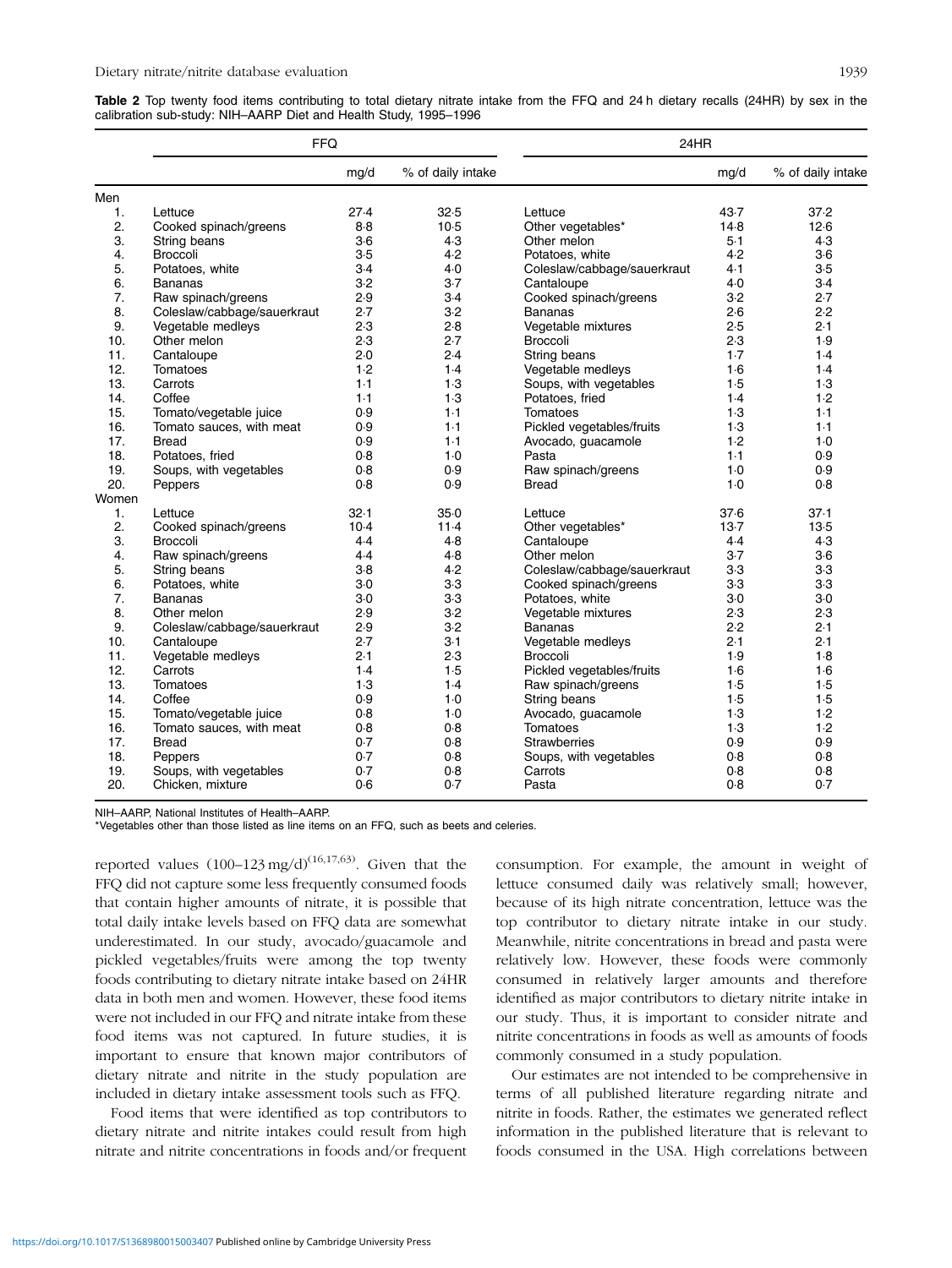<span id="page-6-0"></span>Table 3 Top twenty food items contributing to total dietary nitrite intake from the FFQ and 24 h dietary recalls (24HR) by sex in the calibration sub-study: NIH–AARP Diet and Health Study, 1995–1996

|                | <b>FFQ</b>                  |      |                   | 24HR                        |      |                   |
|----------------|-----------------------------|------|-------------------|-----------------------------|------|-------------------|
|                |                             | mg/d | % of daily intake |                             | mg/d | % of daily intake |
| Men            |                             |      |                   |                             |      |                   |
| 1.             | Cold cuts                   | 0.11 | $8-6$             | <b>Bread</b>                | 0.14 | 8.5               |
| 2.             | <b>Bread</b>                | 0.10 | 7.3               | Cold cuts                   | 0.12 | 7.7               |
| 3.             | Pasta                       | 0.08 | $6-3$             | Rice/grains                 | 0.10 | 6.3               |
| 4.             | Rice/grains                 | 0.08 | $5-8$             | Ham                         | 0.09 | 5.5               |
| 5.             | Hot breakfast cereal        | 0.07 | $5-1$             | Pasta                       | 0.08 | 5.3               |
| 6.             | Apples                      | 0.06 | 4.4               | Hot breakfast cereal        | 0.07 | 4.7               |
| 7.             | Ready-to-eat cereal         | 0.04 | 3.3               | Ready-to-eat cereal         | 0.07 | 4.2               |
| 8.             | Milk, non-fat/skimmed       | 0.04 | 2.9               | Cakes                       | 0.04 | 2.8               |
| 9.             | Ham                         | 0.04 | 2.8               | Milk, non-fat/skimmed       | 0.04 | 2.5               |
| 10.            | Hot dogs                    | 0.04 | 2.7               | Apples                      | 0.04 | 2.3               |
| 11.            | Milk, 1-2 %                 | 0.03 | 2.6               | Eggs                        | 0.04 | 2.3               |
| 12.            | Milk, in cereal             | 0.03 | 2.5               | Milk, 1-2 %                 | 0.04 | 2.3               |
| 13.            | <b>Broccoli</b>             | 0.03 | 2.5               | Hot dogs                    | 0.04 | 2.2               |
| 14.            | English muffin/bagel        | 0.03 | 1.9               | Quick breads, donuts        | 0.03 | 2.0               |
| 15.            | Corn                        | 0.03 | 1.9               | Other vegetables            | 0.03 | 1.9               |
| 16.            | Eggs                        | 0.02 | 1.8               | Sausage                     | 0.03 | 1.7               |
| 17.            | Cakes                       | 0.02 | 1.5               | Pancake/waffle/French toast | 0.03 | $1-7$             |
| 18.            | Soups, bean-type            | 0.02 | 1.5               | English muffin/bagel        | 0.03 | 1.6               |
| 19.            | <b>Bananas</b>              | 0.02 | 1.5               | Potatoes, white             | 0.02 | 1.4               |
| 20.            | Pancake/waffle/French toast | 0.02 | 1.4               | Soups with vegetables       | 0.02 | 1.4               |
| Women          |                             |      |                   |                             |      |                   |
| $\mathbf{1}$ . | <b>Bread</b>                | 0.07 | 6.5               | <b>Bread</b>                | 0.09 | 8.4               |
| 2.             | Pasta                       | 0.07 | 6.5               | Cold cuts                   | 0.06 | 5.3               |
| 3.             | Hot breakfast cereal        | 0.06 | $6-0$             | Rice/grains                 | 0.06 | 5.3               |
| 4.             | Rice/grains                 | 0.06 | 5.8               | Hot breakfast cereal        | 0.06 | 5.0               |
| 5.             | Cold cuts                   | 0.05 | 5.0               | Ham                         | 0.05 | 4.5               |
| 6.             | Apples                      | 0.05 | 4.8               | Pasta                       | 0.05 | 4.4               |
| 7.             | Milk, non-fat/skimmed       | 0.05 | 4.4               | Ready-to-eat cereal         | 0.04 | 3.7               |
| 8.             | <b>Broccoli</b>             | 0.04 | 4.1               | Milk, non-fat/skimmed       | 0.04 | 3.5               |
| 9.             | Milk, 1-2 %                 | 0.03 | 2.7               | Cakes                       | 0.04 | $3-4$             |
| 10.            | Ready-to-eat cereal         | 0.03 | 2.7               | Other vegetables            | 0.03 | 2.8               |
| 11.            | Raw spinach/greens          | 0.02 | 2.3               | Milk, 1-2 %                 | 0.03 | 2.5               |
| 12.            | English muffin/bagel        | 0.02 | 2.3               | Apples                      | 0.02 | 2.2               |
| 13.            | Milk, in cereal             | 0.02 | 2.3               | Quick bread, donuts         | 0.02 | 2.2               |
| 14.            | Corn                        | 0.02 | 2.0               | Eggs                        | 0.02 | 2.0               |
| 15.            | Hot dogs                    | 0.02 | 1.9               | English muffin/bagel        | 0.02 | 2.0               |
| 16.            | Ham                         | 0.02 | 1.9               | Hot dogs                    | 0.02 | 1.6               |
| 17.            | <b>Bananas</b>              | 0.02 | 1.8               | Broccoli                    | 0.02 | 1.5               |
| 18.            | Cakes                       | 0.02 | 1·6               | Potatoes, white             | 0.02 | 1.4               |
| 19.            | Eggs                        | 0.02 | 1·6               | Crackers                    | 0.02 | 1.4               |
| 20.            | Potatoes, white             | 0.01 | 1.5               | Pancake/waffle/French toast | 0.02 | 1.3               |

NIH–AARP, National Institutes of Health–AARP.

Table 4 Estimated correlation coefficients and attenuation factors between the FFQ and true intakes based on the 24 h dietary recalls using a measurement error model, unadjusted and adjusted for energy intake, in the calibration sub-study: the NIH–AARP Diet and Health Study, 1995–1996

|                      |      | Correlation coefficient | Attenuation factor |       |  |
|----------------------|------|-------------------------|--------------------|-------|--|
|                      | Men  | Women                   | Men                | Women |  |
| Total nitrate        |      |                         |                    |       |  |
| Unadjusted           | 0.53 | 0.48                    | 0.49               | 0.46  |  |
| Adjusted             | 0.59 | 0.57                    | 0.59               | 0.57  |  |
| <b>Total nitrite</b> |      |                         |                    |       |  |
| Unadjusted           | 0.45 | 0.37                    | 0.32               | 0.24  |  |
| Adjusted             | 0.59 | 0.58                    | 0.47               | 0.38  |  |
| Animal nitrite       |      |                         |                    |       |  |
| Unadjusted           | 0.61 | 0.47                    | 0.49               | 0.44  |  |
| Adjusted             | 0.64 | 0.52                    | 0.56               | 0.54  |  |
| Plant nitrite        |      |                         |                    |       |  |
| Unadjusted           | 0.52 | 0.48                    | 0.40               | 0.30  |  |
| Adjusted             | 0.68 | 0.68                    | 0.54               | 0.44  |  |

NIH–AARP, National Institutes of Health–AARP.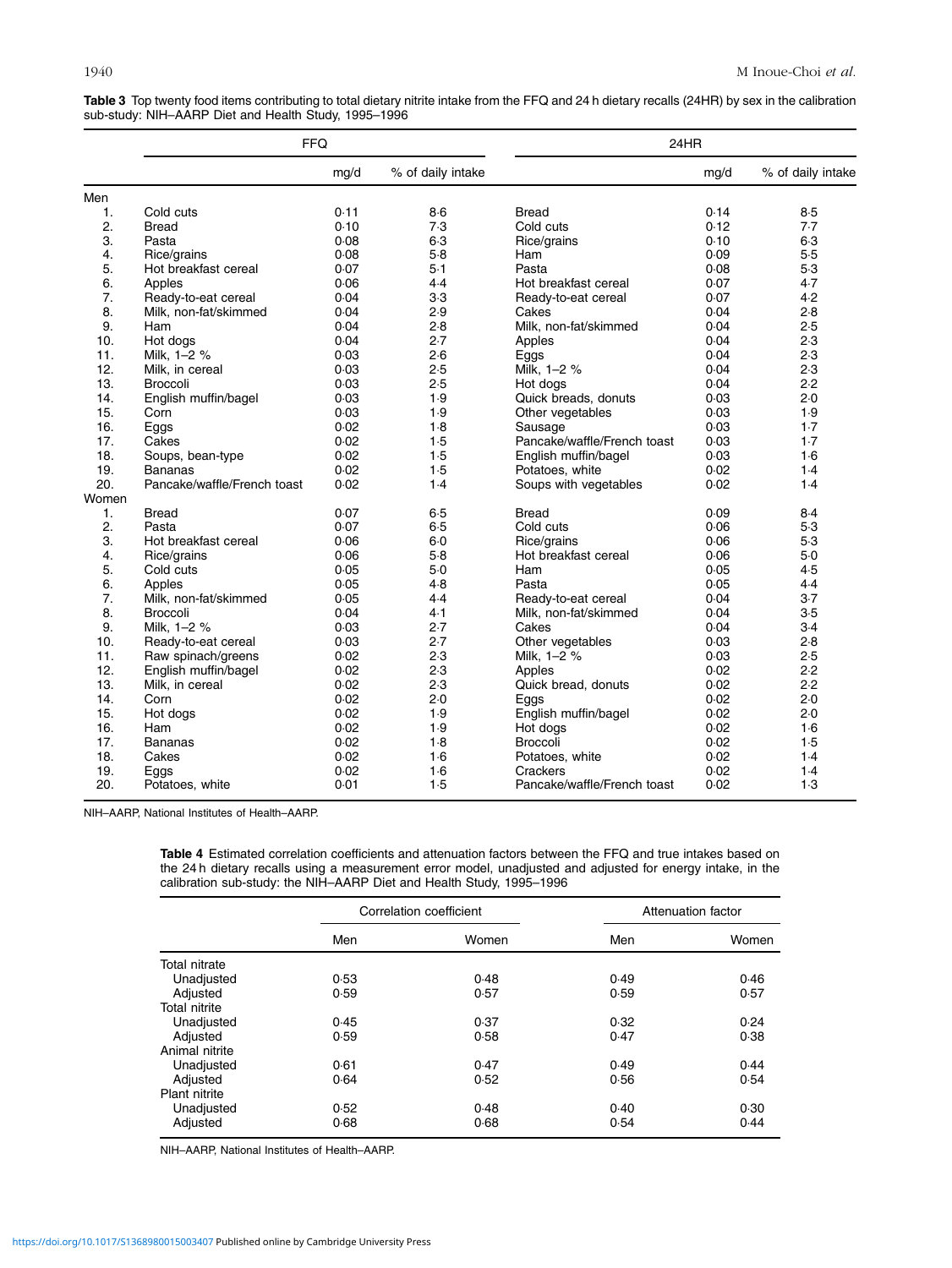daily nitrate and nitrite intake estimates from processed meats using the database we developed based on a literature review and estimated daily intakes using measured nitrate and nitrite values in processed meat products indicate that our database estimates are comparable to more recent estimates of nitrate and nitrite in processed meats. Future development of a nitrate and nitrite database using a similar approach and including laboratory analysis of nitrate and nitrite contents in other food items commonly available in the USA would be ideal.

Previous analyses of the calibration study of the NCI DHQ found that correlation coefficients (not energyadjusted) between absolute intake estimates of macro- and micronutrients based on the FFQ and intake estimates based on 24HR ranged from 0·23 to 0·67, and attenuation factors ranged from 0.16 to 0.53<sup>[\(34](#page-9-0))</sup>. When adjusted for energy intake, correlation coefficients and attenuation factors improved; estimated correlation coefficients ranged from 0·36 to 0·76, and attenuation factors ranged from 0·24 to 0·68. In the current analysis of dietary nitrate and nitrite intakes, findings were similar. Energy adjustment was performed in order to evaluate nutrient intake independent of total energy intake as well as to reduce measure-ment error<sup>([64\)](#page-9-0)</sup>. Energy-adjusted correlation coefficients and attenuation factors for total nitrate, total nitrite, animal nitrite and plant nitrite between FFQ- and 24HR-based values observed in the current analysis were in a similar range to values for macro- and micronutrients in the previous analysis<sup> $(34)$  $(34)$ </sup>. Using the FFQ-based energy-adjusted intake estimates, a true RR of 1·6 in the fifth quintile compared with the first quintile would be observed as 1·25 for nitrite and 1·32 for nitrate in men and 1·20 for nitrite and 1·31 for nitrate in women; whereas the observed RR would be 1·16–1·26 in men and 1·12–1·24 in women for nitrite and nitrate, respectively, if unadjusted intake estimates are used. The statistical power to detect a true RR of 1·5 using a two-sided test with a 5 % significance level would be >99 % for common cancers such as colon cancer (about 4800 cases accrued over 10 years of follow-up in the NIH–AARP Diet and Health Study) but lower for less common cancers such as stomach cancer (42 % power with about 950 cases).

One of the strengths of our study is that our dietary nitrate and nitrite database was developed primarily from previously reported values in the USA and Canada and thus is appropriate for these countries. We expanded our data resources to different countries and time periods for certain minor food items, but the contributions of nitrate and nitrite intakes from these food items to daily nitrate or nitrite intake estimates are small. Another strength is that we measured nitrate and nitrite composition of processed meats, allowing comparison of these measured values to estimates based on values derived from our literature review.

There are a few limitations as well. The contents of nitrate and nitrite in certain foods, such as processed meats, may vary across countries/regions as well as over time due to differing processing practices<sup> $(56,57)$  $(56,57)$ </sup>. Further, the nitrate content in vegetables can vary by region<sup>([58\)](#page-9-0)</sup>. because fertilizers containing ammonia or inorganic nitrates are commonly used for improving crop harvests and the extent of nitrogen fertilizer application to the crop has been associated with the level of nitrate in the plants<sup>([65\)](#page-9-0)</sup>. Organically grown foods have been reported to have lower nitrate concentrations<sup> $(65)$  $(65)$ </sup>. In future studies, information on study participants' consumption of organically grown produce could be collected and food-specific nitrate estimates adjusted. Moreover, data on storage time and temperature, which can decrease nitrate and increase nitrite content due to nitrate reductase enzyme activity, and food processing techniques such as peeling, pureeing, fermentation and canning([58,66,67](#page-9-0)) were not available and thus not taken into account in our database. Peeling of vegetables can decrease nitrate content by about 30 % and boiling in water may reduce nitrate by about 50 %; however, the degree of changes in nitrate and nitrite contents of vegetables due to processing can vary considerably by vegetable type[\(58](#page-9-0),[68](#page-9-0)). Lastly, our reference instrument, the 24HR, in the calibration study is not without error. Because the FFQ and the 24HR are both self-reported measurement tools, correlated errors exist in the two measurements<sup> $(69)$  $(69)$ </sup>. Thus, objective reference measures such as biomarkers and data from feeding studies are ideal; however, they are usually not available in large population-based studies like ours. The 24HR is considered the least biased of the self-report instruments<sup> $(70)$  $(70)$ </sup> and thus its use as a reference instrument in calibration studies evaluating FFQ is a common practice in large population-based studies.

#### Conclusion

In conclusion, our findings indicate that dietary nitrate and nitrite intake estimates using the NCI DHQ were moderately correlated with intake estimates based on two 24HR. Given a large number of common cancers accrued in the NIH–AARP Diet and Health Study to date, studies of these cancers and other outcomes using dietary nitrate and nitrite intake estimates assessed using the NCI DHQ are likely to be able to detect moderate elevations in risk (e.g. RR $\geq$ 1.5) in the highest v. lowest quantiles. Our attenuation factors should be used to de-attenuate or reduce measurement error inherent in risk estimates related to nitrate and nitrite intakes in future analyses in the NIH–AARP Diet and Health Study.

## Acknowledgements

Financial support: This research was partially supported by the Intramural Research Program of the NCI, NIH,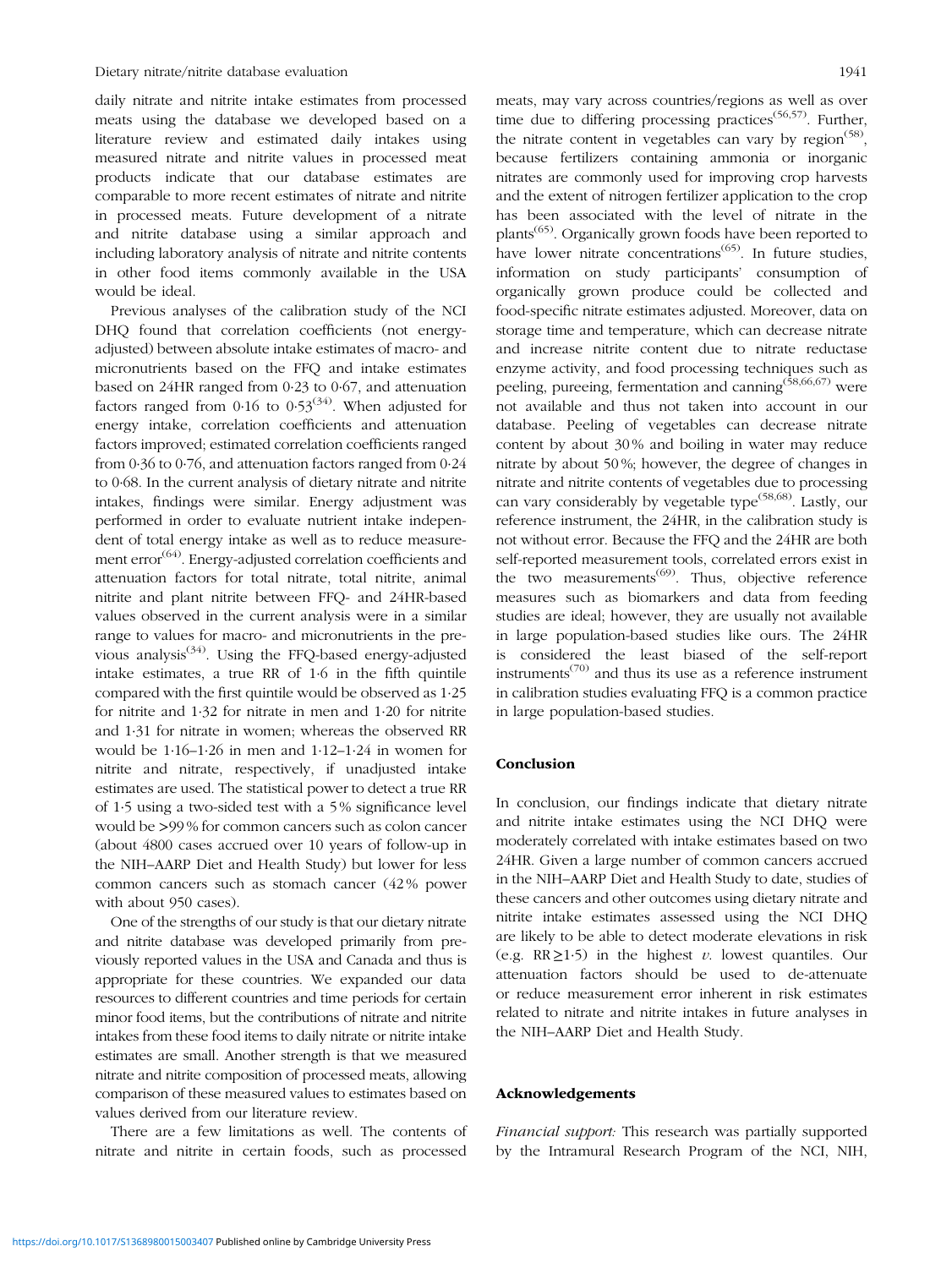<span id="page-8-0"></span>Department of Health and Human Services. M.I.-C. was partly supported by the Division of Intramural Research of the National Institute on Minority Health and Health Disparities, NIH. M.K.V.-B. was supported by the Cancer Prevention Fellowship at the NCI, NIH. B.A.-K. was supported by an NIH training grant (number TU2CA105666). Conflict of interest: None of the authors have conflicts of interest to disclose. Authorship: M.I.-C. contributed to data analyses, the interpretation of results and wrote the manuscript. M.K.V.-B. contributed to the interpretation of the results and writing of the manuscript. B.A.-K. contributed to the design of the study, data analyses, interpretation of the results and writing of the manuscript. A.J.C., A.F.S., F.E.T and R.S. contributed to the interpretation of the results and writing of the manuscript. M.H.W. designed the study, carried it out, and contributed to data analyses and the writing of the manuscript. All authors read and approved the final manuscript. Ethics of human subject participation: The data collection for the NIH–AARP Diet and Health Study was approved by the NCI and the Westsat, Inc. institutional review boards. Return or completion of FFQ and 24HR was considered to be informed consent.

#### Supplementary material

To view supplementary material for this article, please visit <http://dx.doi.org/10.1017/S1368980015003407>

## References

- 1. Chilvers C, Inskip H, Caygill C et al. (1984) A survey of dietary nitrate in well-water users. *Int J Epidemiol* 13, 324-331.
- 2. Bogovski P & Bogovski S (1981) Animal species in which N-nitroso compounds induce cancer. Int J Cancer 27, 471–474.
- 3. International Agency for Research on Cancer (2010) IARC Monographs on the Evaluation of Carcinogenic Risks to Humans. vol. 94: Ingested Nitrate and Nitrite, and Cyanobacterial Peptide Toxins. Lyon: IARC Working Group on the Evaluation of Carcinogenic Risks to Humans.
- 4. Mirvish SS, Haorah J, Zhou L et al. (2003) N-Nitroso compounds in the gastrointestinal tract of rats and in the feces of mice with induced colitis or fed hot dogs or beef. Carcinogenesis 24, 595-603.
- 5. Vermeer IT, Pachen DM, Dallinga JW et al. (1998) Volatile N-nitrosamine formation after intake of nitrate at the ADI level in combination with an amine-rich diet. Environ Health Perspect 106, 459-463.
- 6. Mirvish SS (1995) Role of N-nitroso compounds (NOC) and N-nitrosation in etiology of gastric, esophageal, nasopharyngeal and bladder cancer and contribution to cancer of known exposures to NOC. Cancer Lett 93, 17-48.
- 7. Zhou L, Anwar MM, Zahid M et al. (2014) Urinary excretion of N-nitroso compounds in rats fed sodium nitrite and/or hot dogs. Chem Res Toxicol 27, 1669-1674.
- 8. Mirvish SS, Grandjean AC, Reimers KJ et al. (1995) Dosing time with ascorbic acid and nitrate, gum and tobacco chewing, fasting, and other factors affecting N-nitrosoproline formation in healthy subjects taking proline with a standard meal. Cancer Epidemiol Biomarkers Prev 4, 775–782.
- 9. Mirvish SS, Grandjean AC, Reimers KJ et al. (1998) Effect of ascorbic acid dose taken with a meal on nitrosoproline excretion in subjects ingesting nitrate and proline. Nutr Cancer 31, 106-110.
- 10. Keszei AP, Goldbohm RA, Schouten LJ et al. (2013) Dietary N-nitroso compounds, endogenous nitrosation, and the risk of esophageal and gastric cancer subtypes in the Netherlands Cohort Study. Am J Clin Nutr 97, 135–146.
- 11. Loh YH, Jakszyn P, Luben RN et al. (2011) N-Nitroso compounds and cancer incidence: the European Prospective Investigation into Cancer and Nutrition (EPIC)-Norfolk Study. Am J Clin Nutr 93, 1053–1061.
- 12. Dellavalle CT, Xiao Q, Yang G et al. (2014) Dietary nitrate and nitrite intake and risk of colorectal cancer in the Shanghai Women's Health Study. Int J Cancer 132, 2917–2926.
- 13. van Loon AJ, Botterweck AA, Goldbohm RA et al. (1998) Intake of nitrate and nitrite and the risk of gastric cancer: a prospective cohort study. Br J Cancer 78, 129–135.
- 14. Knekt P, Jarvinen R, Dich J et al. (1999) Risk of colorectal and other gastro-intestinal cancers after exposure to nitrate, nitrite and N-nitroso compounds: a follow-up study. Int J Cancer 80, 852-856.
- 15. Aschebrook-Kilfoy B, Ward MH, Gierach GL et al. (2012) Epithelial ovarian cancer and exposure to dietary nitrate and nitrite in the NIH–AARP Diet and Health Study. Eur J Cancer Prev 21, 65-72.
- 16. Aschebrook-Kilfoy B, Shu XO, Gao YT et al. (2013) Thyroid cancer risk and dietary nitrate and nitrite intake in the Shanghai Women's Health Study. Int J Cancer 132, 897–904.
- 17. Inoue-Choi M, Jones RR, Anderson KE et al. (2015) Nitrate and nitrite ingestion and risk of ovarian cancer among postmenopausal women in Iowa. Int J Cancer 137, 173–182.
- 18. Cross AJ, Freedman ND, Ren J et al. (2011) Meat consumption and risk of esophageal and gastric cancer in a large prospective study. Am J Gastroenterol 106, 432–442.
- 19. Ferrucci LM, Sinha R, Graubard BI et al. (2009) Dietary meat intake in relation to colorectal adenoma in asymptomatic women. Am J Gastroenterol 104, 1231-1240.
- 20. Dubrow R, Darefsky AS, Park Y et al. (2010) Dietary components related to N-nitroso compound formation: a prospective study of adult glioma. Cancer Epidemiol Biomarkers Prev 19, 1709–1722.
- 21. Aschebrook-Kilfoy B, Cross AJ, Stolzenberg-Solomon RZ et al. (2011) Pancreatic cancer and exposure to dietary nitrate and nitrite in the NIH–AARP Diet and Health Study. Am J Epidemiol 174, 305–315.
- 22. Dellavalle CT, Daniel CR, Aschebrook-Kilfoy B et al. (2013) Dietary intake of nitrate and nitrite and risk of renal cell carcinoma in the NIH–AARP Diet and Health Study. Br J Cancer 108, 205–212.
- 23. Jakszyn P, Agudo A, Ibanez R et al. (2004) Development of a food database of nitrosamines, heterocyclic amines, and polycyclic aromatic hydrocarbons. J Nutr 134, 2011–2014.
- 24. van Loon AJ, Botterweck AA, Goldbohm RA et al. (1997) Nitrate intake and gastric cancer risk: results from the Netherlands cohort study. Cancer Lett 114, 259–261.
- 25. Cornee J, Lairon D, Velema J et al. (1992) An estimate of nitrate, nitrite, and N-nitrosodimethylamine concentrations in French food products or food groups. Sci Aliment 12, 155–197.
- 26. Ysart G, Miller P, Barrett G et al. (1999) Dietary exposures to nitrate in the UK. Food Addit Contam 16, 521-532.
- 27. Griesenbeck JS, Steck MD, Huber JC Jr, et al. (2009) Development of estimates of dietary nitrates, nitrites, and nitrosamines for use with the Short Willett Food Frequency Questionnaire. Nutr J 8, 16.
- Choi BC (1985) N-Nitroso compounds and human cancer. A molecular epidemiologic approach. Am J Epidemiol 121, 737–743.